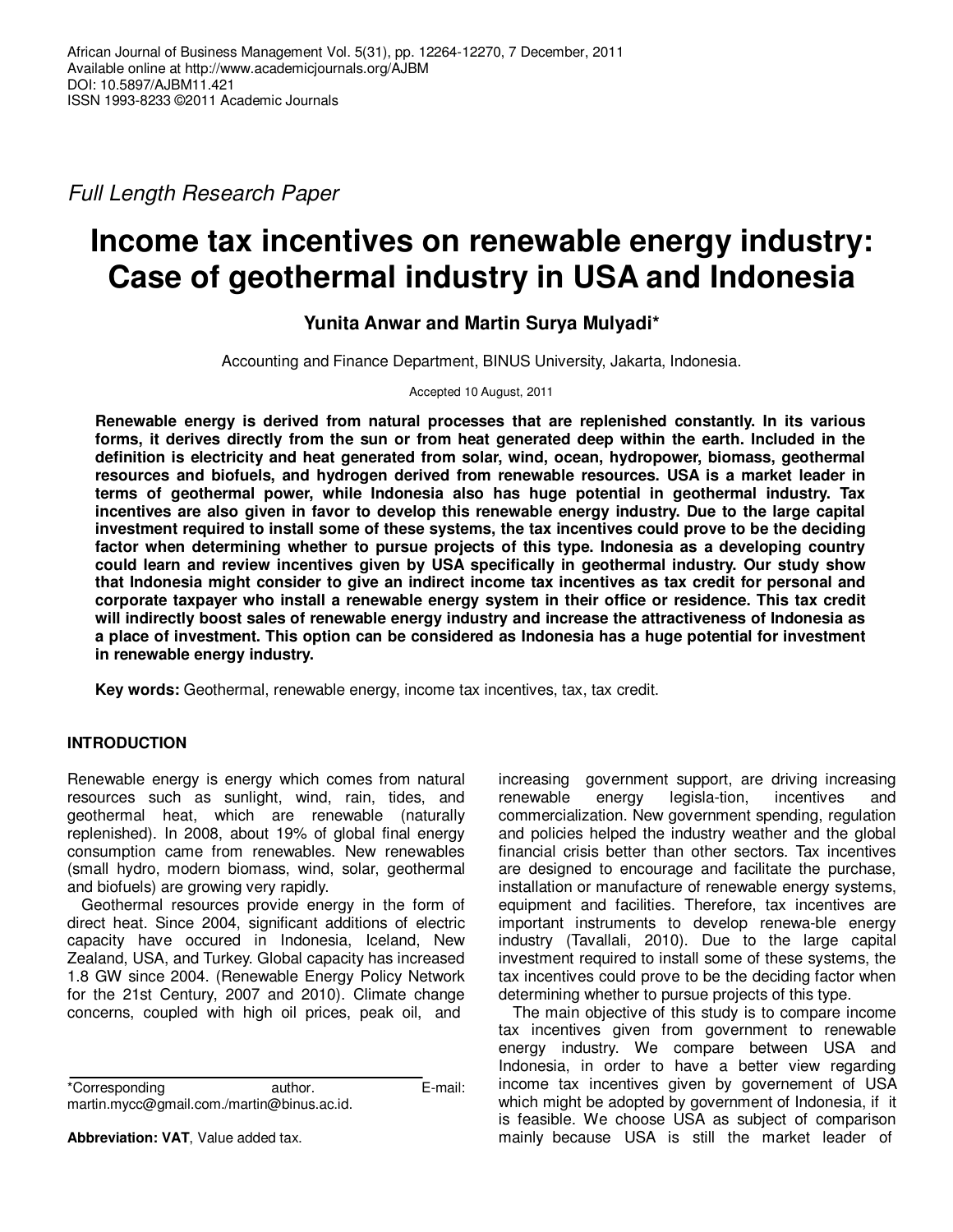geothermal power in terms of existing capacity as at the end of 2009.

## **LITERATURE REVIEW**

### **Income tax incentives**

From the economist's standpoint, environmental issues and economic issues are two sides of a coin. Western economists apply the externality of economic activities to interpret the formation of environmental issues. The externality of economic activities is divided into external economics and external diseconomics (Lee and Lin, 2011). The external economics is also known as the constructive, positive or beneficial externality. The external diseconomics is known as the destructive, negative or harmful externality. Tax incentives is one example of external economics.

Tax policies sometimes have large effects on a variable of interest but often have little or no effect (Deskins, 2005). According to Wasylenko (1997), the general conclusion of the literature he reviewed on the interregional effects of tax policy is that, tax policy is a statistically significant determinant of economic activity.

Taxation system impose a variety of taxes that affect most activities of economic life either at the corporate or household level. Taxation for example can affect the work effort of individuals, labour supply, consumer demand, household savings, enterprise and risk taking, corporate investment (Anastassiou, 2011).

Many developing countries use tax incentives to promote investment. By applying reduced corporate income tax rates, granting tax holidays, allowing extra investment deductions from tax liabilities, etc. to certain economic activities governments try to reallocate or attract domestic and foreign mobile capital (Van Parys and James, 2010). A company which receive tax incentives obtains an advantage over its competitors (Fernandez de Soto Blass, 2011). One question arised is could this tax incentives sustain renewable energy or not (Harder, 2010).

## **Overview of renewable energy**

Renewable energy flows involve natural phenomena such as sunlight, wind, tides, and geothermal heat. Renewable energy is derived from natural processes that are replenished constantly. In its various forms, it derives directly from the sun, or from heat generated deep within the earth. Included in the definition is electricity and heat generated from solar, wind, ocean, hydropower, biomass, geothermal resources, biofuels and hydrogen derived from renewable resources. (International Energy Agency, 2002).

Renewable energy replaces conventional fuels in four distinct area: Power generation, hot water/space heating, transport fuels, and rural (off-grid) energy services.

### **Indonesia's renewable energy potential**

Indonesia has a large new and renewable energy potential, which includes 450 MW of mini/micro hydro power, 50 GW of biomass, 4.80 KWh/m<sup>2</sup>/day solar power, 3-6 M/s wind power, and 3 GW of nuclear energy. Currently, the development of renewable energy is regulated by Presidential Decree 5/2006 regarding the national energy policy.

The decree states that the contribution of new and renewable energy in the 2025 national primary energy mix is estimated at 17%, consisting of 5% biofuel, 5% geothermal power, biomass, nuclear, hydro, and wind, and also liquefied coal at 2%.

The steps needed for biomass development involves waste recycling from the farming and forestry industry as a source of energy which is integrated with its respective industry, integrating biomass development with the local economic development, boost the fabrication of biomass energy convert technology including its supporting sectors, increasing research and development of waste recycling, including city waste, for energy.

Efforts to develop wind energy includes its development for both electricity and non-electricity usage (as a pump for irrigation and clean water), development of small scale (10 KW) and middle scale (50-100 MW) wind energy technology. Development of solar energy includes the use of solar powered power plants in the rural and city areas, supporting the commercialization of solar powered power plants by maximizing the private sector role, development of domestic solar powered power plants industry, and the creation of an efficient funding system through the involvement of the banking sector.

To develop nuclear energy, the government needs to take socialization measures to gain the support of the public and coordinate with several countries to master its technology. In developing microhydro, the government needs to integrate the microhydro-powered power plants with the local economy, maximizing the irrigation potential for the power plant and developing the domestic microhydro industry, and developing several partnerships and funding patterns.

To support development on renewable energy industry, government also gives tax incentives as stated on Finance Minister Regulation 21/2010. The government believes that with application of this tax incentives, will encourage the development on renewable energy industry in Indonesia.

## **Geothermal power**

Geothermal resources provide energy in the form of direct heat and electricity. Since 2004, significant additions of electric capacity have occured in Indonesia,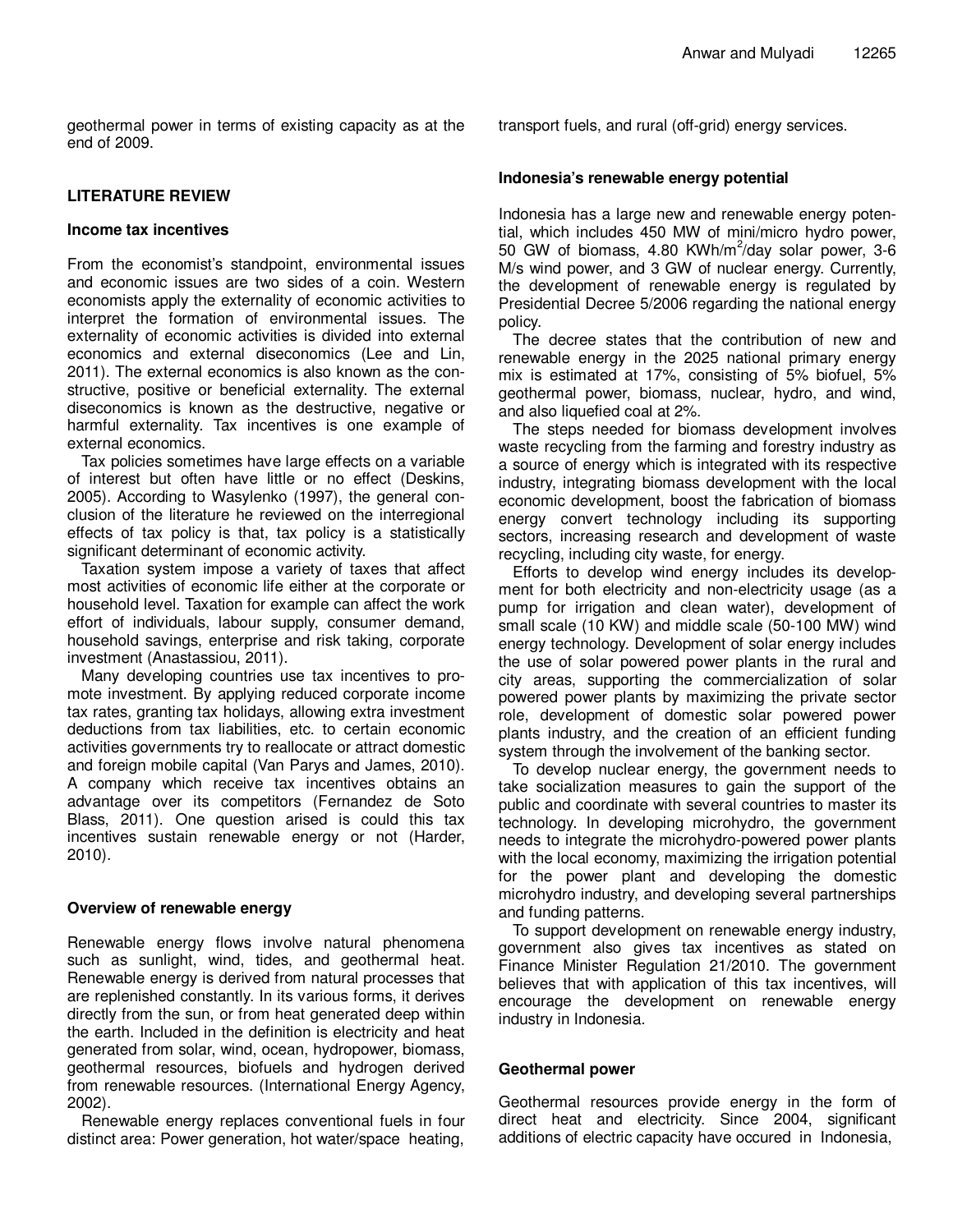| <b>Type</b>          | <b>Amount</b>       | <b>Maximum amount</b>                                                                           | <b>Remarks</b>                                                                                                                                                                                                                          |
|----------------------|---------------------|-------------------------------------------------------------------------------------------------|-----------------------------------------------------------------------------------------------------------------------------------------------------------------------------------------------------------------------------------------|
| Personal tax credit  | 30% of expenditures | Placed in services in 2008: \$2,000.<br>Placed in services after December<br>31, 2008: no limit | A taxpayer may claim a credit of 30% of<br>qualified expenditures for a system that<br>serves a dwelling unit located in the USA<br>and used as a residence                                                                             |
| Corporate tax credit | 10% of expenditures | N/A                                                                                             | Includes geothermal heat pumps and<br>equipment used to produce, distribute or<br>use energy derived from a geothermal<br>deposit. Credit for geothermal property,<br>except of geothermal heat pumps, has<br>no stated expiration date |
| Corporate tax credit | 2.2¢/kWh            | N/A                                                                                             | Per-kilowatt-hour tax credit for electricity<br>generated by qua lified energy resources<br>and sold by taxpayer to an unrelated<br>person during the taxable year.                                                                     |

**Table 1**. Summary of geothermal industry's income tax incentives in USA.

Iceland, New Zealand, USA, and Turkey. Global capacity has increased 1.8 GW since 2004. During 2009, USA has six new plants increasing domestic capacity by an estimated 181 MW, or 6%. Followed by Indonesia (137 MW), Turkey (47 MW), and Italy (40 megawatts), for a total of at least 405 MW added. By the end of 2009, geothermal power plants operated in twenty-four countries and totaled approximately 10.7 GW of capacity, generating more than 67 TWh of electricity annually. Nearly 88% of that capacity is located in seven countries: USA (3,150 MW), Philippines (2,030 MW), Indonesia (1,200 MW), Mexico (960 MW), Italy (840 MW), New Zealand (630 MW), and Iceland (580 MW).

As the geothermal market continues to broaden, a significant acceleration in installations is expected, with advanced technologies allowing for development of geothermal power projects in new countries alongside with financial and tax incentives from the government to ensure it will grow as expected.

## **Position of USA and Indonesia in geothermal power**

In terms of its existing capacity as at the end of 2009, Indonesia is the third in the world while USA is the leader. Philippines has second largest capacity in the world, followed consecutively by Indonesia, Mexico, and Italy. Indonesia's geothermal potential is also cited by Al Gore, nobel laureate and former US vice President. He said that Indonesia could be a super power of geothermal electricity. With the new regional super grids that are being proposed on every continent, it can be a signifcant advance for Indonesia's economy (Satriastanti, 2011). Realizing this potential, government should encourage this industry to grow rapidly. Without any incentives from government, growth rate might be not as it is expected. In order to analyze which tax incentives should be

implemented, we make a comparison with incentives given by governemnt of USA as the largest country of current geothermal power capacity.

# **USA tax incentives**

While the incentives to pursue renewable energy projects have never been greater, recent changes in legislation have modified existing incentives as well as created new ones. The incentives come in a variety of forms, such as tax deductions, tax credits, tax exemptions, loans and grants (Bourgeois et al., 2010). Investment tax credit for renewable energy (IRC section 48) is eligible for systems that use energy from geothermal resources to generate electricity. The generation equipment and the distribution system equipment are both eligible, up to the point of electrical transmission. In addition, systems that use the ground or ground water to heat or cool a building are also eligible. Eligible equipment and systems are allowed a credit of 10% of the value of the installed system, with no maximum.

Table 1 presented tax incentives available in USA for geothermal energy industry, which include incentive for personal and corporate tax payer (Jones and Luscombe 2008). Database of State Incentives for Renewables and Efficiency, 2010) with tax rate in USA as reference presented in Table 2. Basically, income tax incentive given by USA government to geothermal industry energy is mostly indirect incentive (except for the third incentive below). By giving personal or corporate tax credit if they install, a renewable energy system will indirectly boost sales of renewable energy (in this case: Geothermal energy). Although not all energy-related tax credit for corporation could be used due to General Business Credit limitations in the regular tax (Carlson and Metcalf 2008). Renewable energy industry in turn have increasing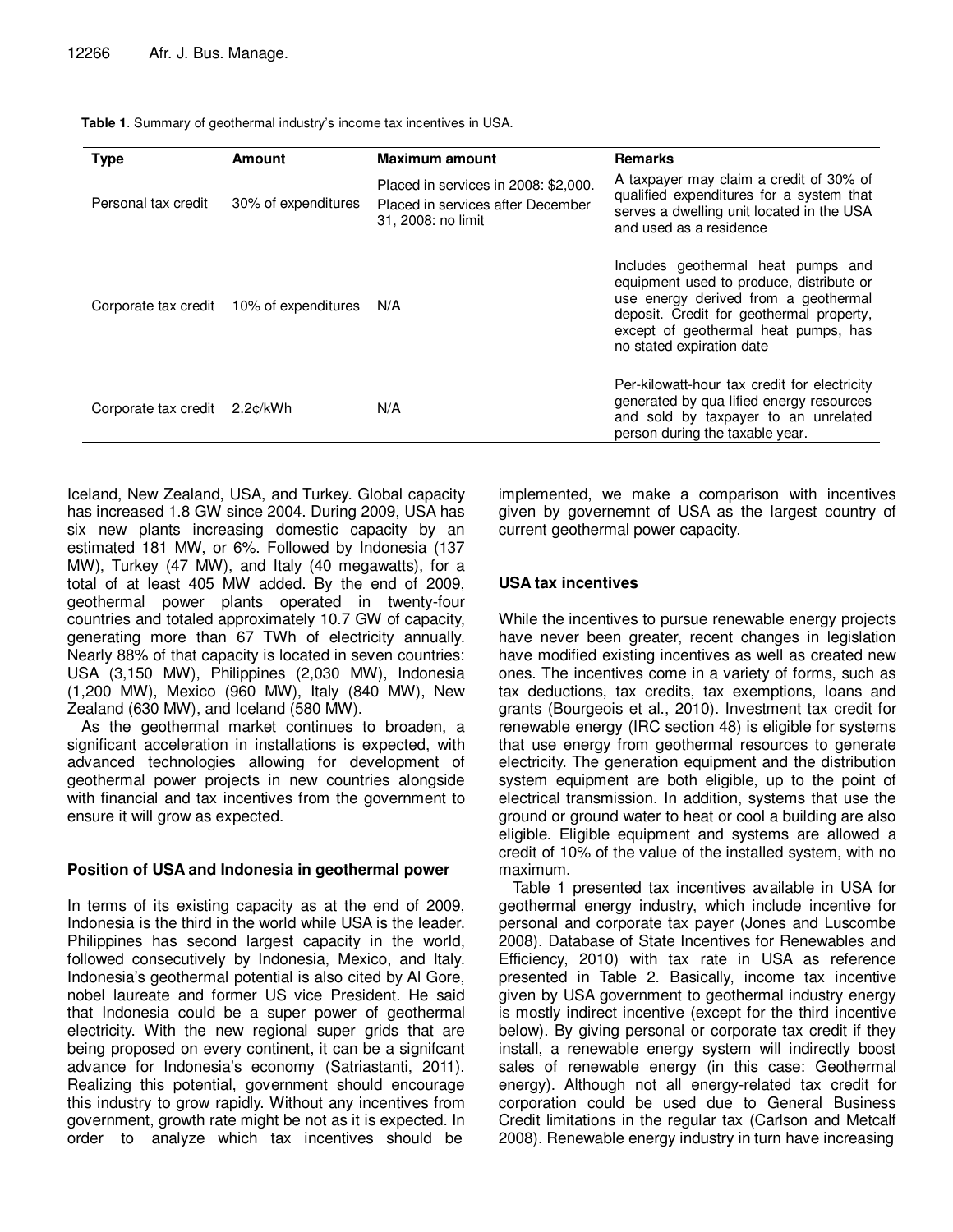**Table 2**. Tax Rate in USA.

| Layer of taxable income (USD) | Tax rate $(\%)$ |
|-------------------------------|-----------------|
| $> 0 - 50,000$                | 15              |
| $> 50,000 - 75,000$           | 25              |
| $> 75,000 - 100,000$          | 34              |
| $> 100,000 - 335,000$         | 39              |
| $>$ 335,000 $-$ 10,000,000    | 34              |
| $> 10,000,000 - 15,000,000$   | 35              |
| $> 15,000,000 - 18,333,333$   | 38              |
| >18.333.333                   | Flat rate 35    |

**Table 3.** Summary of depreciation rate in Indonesia.

| Type of asset             | <b>Depreciation</b><br>rate/straight line<br>(with Incentives) | <b>Depreciation</b><br>rate/straight line (no<br>Incentives) | <b>Depreciation</b><br>rate/double declining<br>(withIncentives) | <b>Depreciation</b><br>rate/double declining<br>(no incentives) |  |
|---------------------------|----------------------------------------------------------------|--------------------------------------------------------------|------------------------------------------------------------------|-----------------------------------------------------------------|--|
|                           | (%)                                                            | (%)                                                          | (%)                                                              | (%)                                                             |  |
| Non Building-Group I      | 50                                                             | 25                                                           | 100                                                              | 50                                                              |  |
| Non Building-Group II     | 25                                                             | 12.5                                                         | 50                                                               | 25                                                              |  |
| Non Building-Group III    | 12.5                                                           | 6.25                                                         | 25                                                               | 12,5                                                            |  |
| Non Building-Group IV     | 10                                                             | 5                                                            | 20                                                               | 10                                                              |  |
| <b>Permanent Building</b> | 10                                                             | 5                                                            |                                                                  |                                                                 |  |
| Non permanent building    | 20                                                             | 10                                                           |                                                                  |                                                                 |  |

sales, and furthermore they also have corporate tax credit (third incentive) for electricity sold to an unrelated person that are generated by qualified energy resources.

#### **Indonesia tax incentives**

Indonesia also gives income tax incentives for renewable energy industry. There are five income tax incentives, value added tax (VAT) incentives, and also custom incentives. Because we are focusing on income tax incentives, VAT and custom incentives are not discussed in detail.

VAT incentives are given to import of taxable goods. In general practice, import of taxable goods are subject to VAT 10%. Although the mechanism for VAT in Indonesia is credited VAT In (VAT paid when buy/import goods) with VAT Out (VAT collected when sell goods), the 10% was burden to the industry at first. VAT incentives are given for import of machine and equipment, either in form of completely build up or completely knock down. But, sparepart is excluded from this incentive. Custom incentives are also given for renewable energy industry in order to boost investment in this sector.

In income tax incentives, there are five incentives given by government through regulation from Ministry of Finance Republic Indonesia (2010) as follows:

1. Reducing of net income amounted to 30% of invest-

ment. These amount are allocated for six years, with each year's amount is 5% of investment. In Indonesia, corporate income tax rate is 25% while for micro, small and medium enterprise is eligible for 50% reduction from income tax rate. But for renewable energy industry most likely is not eligible for being qualified as a micro, small, and medium enterprise as it needs quite a lot of investment.

2. Accelerated depreciation and amortization. In Indonesia, corporation allowed to choose straight line or double declining (exclusion for building assets) as its depreciation method. But Directorate General of tax classify to a certain group. For example, a non-building assets is categorized under four groups (according to its nature) and building assets is categorized under permanent and non permanent. In Table 3, we summarize the depreciation rate with straight line and double declining method under this incentives and without this incentives. Accelerated depreciation would only have impact as a time difference on income tax impact, not as a permanent difference. For example, in non building group I; with incentives that asset will be fully depreciated in two years, while without incentives, asset will be fully depreciated in four years. It means from year five, they will not have impact towards net income (income tax).

3. Income tax on dividends to foreign taxpayer amounted to 10% or with lower rate according to tax treaty between Indonesia and the dividends holder's country.

4. Loss carry forward extended for more than five years,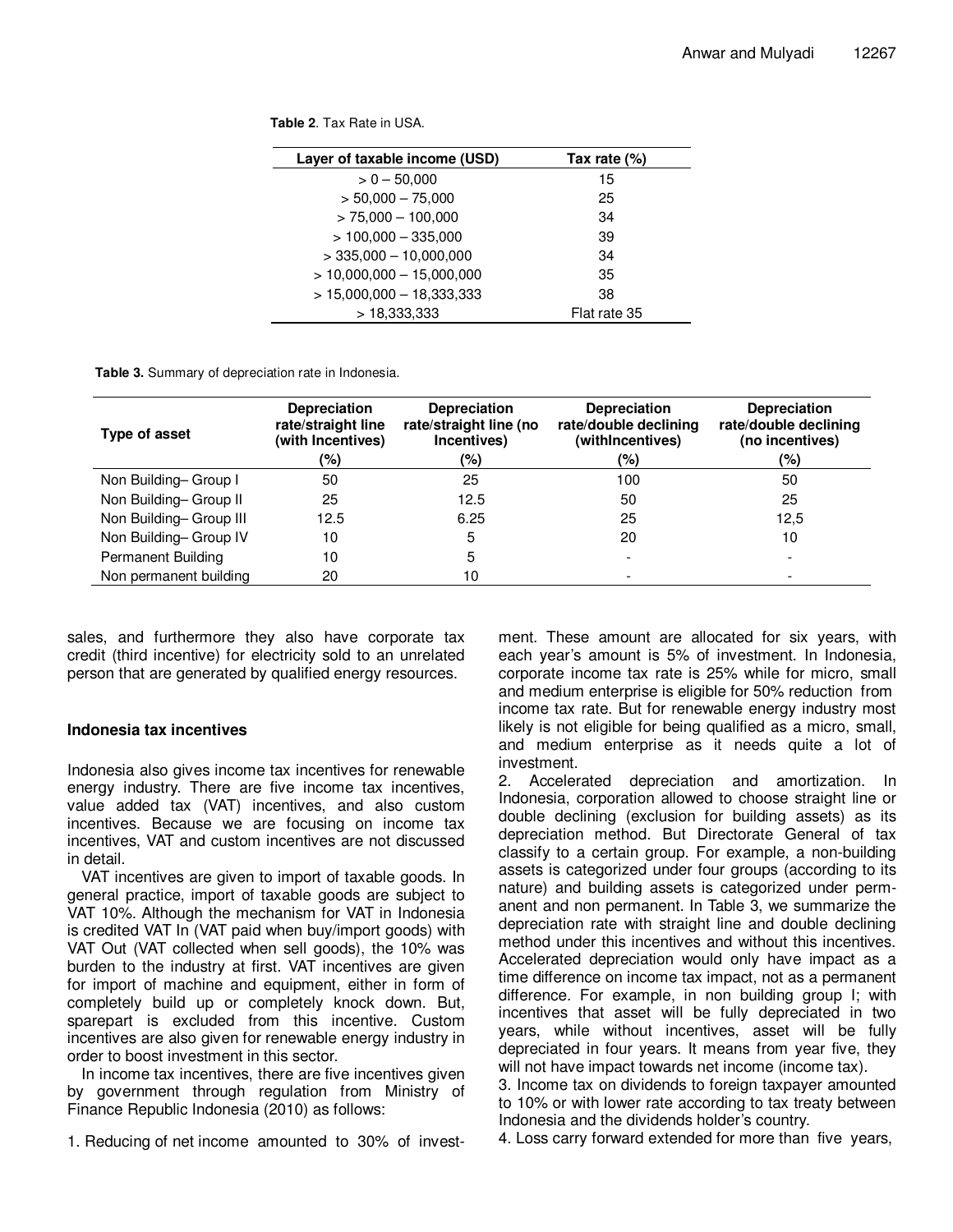but did not exceed ten years. For general taxpayers in Indonesia, loss carry forward lasted only for five years.

5. Exclusion from income tax article 22 on import for machine and equipment (completely knock down or completely built up; sparepart is excluded from this incentive). In Indonesia, besides subject to VAT as we have discussed earlier for importing goods; it is also subject to income tax article 22 (amounted to 2.5% or 7.5%). The mechanism of income tax article 22, actually is a tax credit to be calculated in annual tax. So the exclusion from income tax article 22 could leave the burden for corporation at the time they import the goods, but actually do not have significant impact on income tax calculation.

#### **Comparison of USA and Indonesia tax incentives**

We make comparison of USA and Indonesia tax incentives, focusing on its direct incentive. The objective

of this comparison is to gather the information, which tax incentive is better to use by Indonesia: reduced net income in six years or in term of corporate tax credit depending of its sales. But it should have be mention earlier that beside tax incentive in corporate tax credit given by USA, they also give indirect tax incentive as discussed earlier.

#### **RESEARCH METHODOLOGY**

We use research methodology to compare USA and Indonesia tax incentives as proposed by Anwar and Mulyadi (2011). As income tax incentives in Indonesia would take place at least six years, we do make a series assumption of net income for six years. We also make assumption of the investment expenditure by shareholders. Again, under assumption that net income is distributed directly to shareholders so we will measure effectivity of tax incentives by shareholders' view. Shareholders' view is maxi-mizing value of its investment, so we could conclude that incentives which create maximal value to shareholder could see as an attractive destination as compared to the other.

$$
SV_{I} = -AINV + \frac{NI_{I,1}}{(1+r)^{1}} + \frac{NI_{I,2}}{(1+r)^{2}} + \frac{NI_{I,3}}{(1+r)^{3}} + \frac{NI_{I,4}}{(1+r)^{4}} + \frac{NI_{I,5}}{(1+r)^{5}} + \frac{NI_{I,6}}{(1+r)^{6}}
$$

$$
SV_A = -AINV + \frac{NI_{c,1}}{(1+r)^{1}} + \frac{NI_{c,2}}{(1+r)^{2}} + \frac{NI_{c,3}}{(1+r)^{3}} + \frac{NI_{c,4}}{(1+r)^{4}} + \frac{NI_{c,5}}{(1+r)^{5}} + \frac{NI_{c,6}}{(1+r)^{6}}
$$

( 5% ) 1( ) *NI <sup>I</sup>* , *<sup>y</sup>* = *AI <sup>y</sup>* − × *AINV* × − *TR NI <sup>A</sup>*, *<sup>y</sup>* = ( *AI <sup>y</sup>* × *TR* ) − *TC*

Where:  $SV<sub>1</sub>$  is shareholders' value with Indonesian income tax incentives, SVA is shareholders' value with USA income tax incentives, AINV is assumed investment,  $NI<sub>l,y</sub>$  is net Income based on Indonesian income tax incentives on year-y,  $NI_{A,y}$  is net income based on USA income tax incentives on year-y, r is Indonesian Central Bank rate, AIy is assumed income before tax on Year-y, TR is tax rate and TC is the tax credit.

#### **RESULTS AND DISCUSSION**

USA gives three income tax incentives, where two incentives are indirect incentives. Indirect incentives given by government of USA is a tax credit for either personal or corporate taxpayers if they install a system of renewable energy. For personal taxpayers, they can install at their residence, while for corporation they can install it in their office. Of course, there are certain limitation given, such as eligibility of system and also maximum tax credit. But, in general, this indirect incentive is attractive to encourage taxpayers to use the geother-

mal power. Because if they do so, they will have tax credit for their income tax.

In Indonesia, indirect incentives towards renewable energy (geothermal) industry is only related to VAT and also income tax article 22 (import) while actually, it could not count as an incentive. For VAT when they imported goods, if they are a general corporation, the VAT In will be credited to VAT Out when they sell the products to customers. The difference between VAT In and VAT Out go directly to the government. It would not impact anything, but the amount paid at first. The same condition also for income tax article 22, if they are a general corporation, once they imported the goods they have to pay income tax article 22 while at the end of year, the amount paid will be calculated as tax credit.

We use formula as stated in research methodology in comparing direct tax incentives of Indonesia and USA. We make assumption that investment made of shareholders to renewable energy corporation is \$1,000,000, while assumption on first year net income is \$335,000 (assumption used: sell 5,000 MWH in the first year; selling price per year: \$67/MWH based on report of California Energy Commission 2007). Net income assumed increase constantly by 10% each year. Indonesia Central Bank rate which used as a discount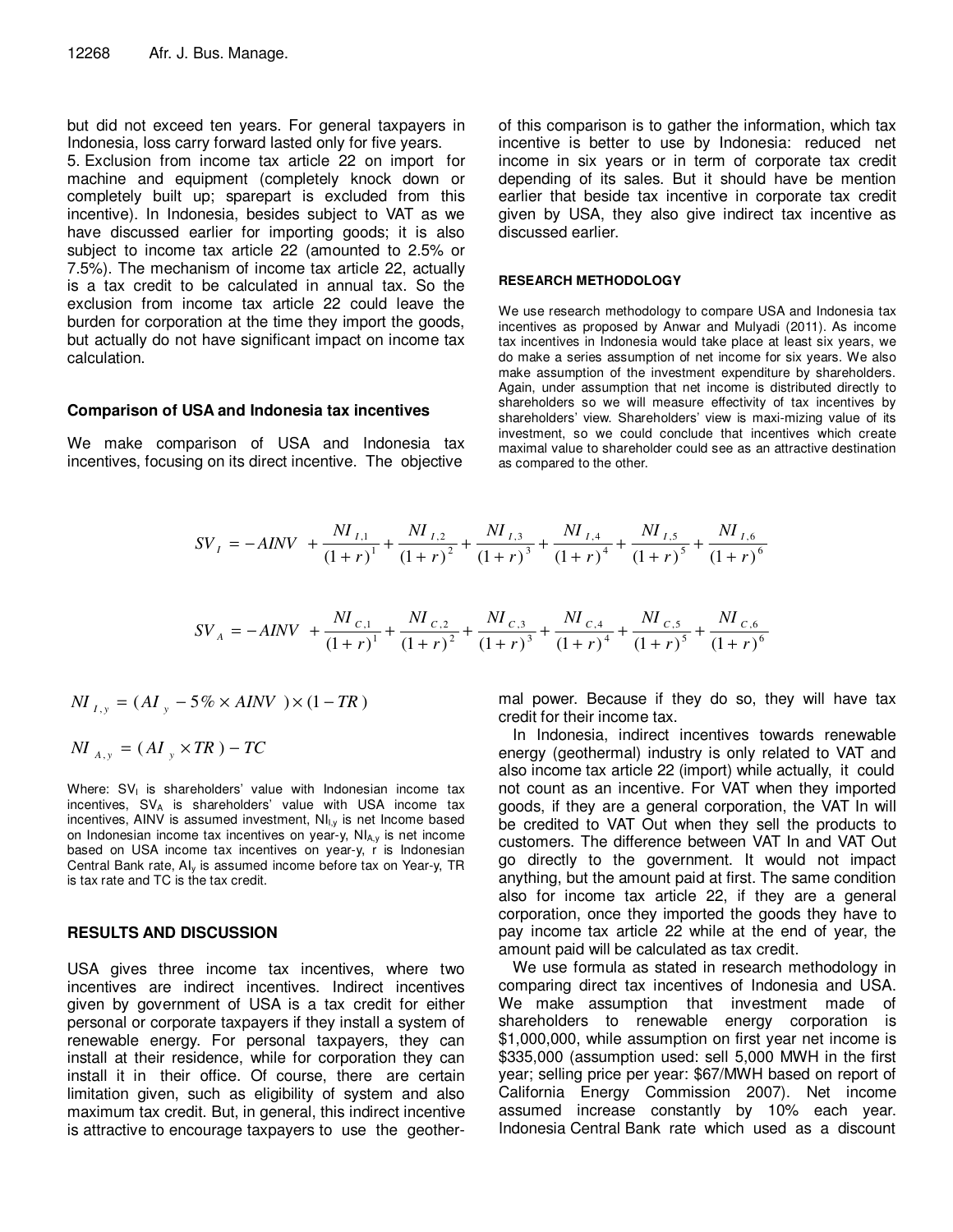| Amount in \$         | Year 1  | Year 2  | Year 3  | Year 4  | Year 5  | Year 6  | sv        |
|----------------------|---------|---------|---------|---------|---------|---------|-----------|
| Assumed income       | 335,000 | 368,500 | 405,350 | 445,885 | 490.474 | 539,521 |           |
| Tax incentives       | 50,000  | 50,000  | 50,000  | 50,000  | 50,000  | 50,000  |           |
| Earning before taxes | 285,000 | 318,500 | 355,350 | 395,885 | 440.474 | 489,521 |           |
| Tax rate (%)         | 25      | 25      | 25      | 25      | 25      | 25      |           |
| Earning after taxes  | 213,750 | 238,875 | 266,513 | 296.914 | 330,355 | 367,141 |           |
| Shareholders' value  | 127,612 | 85,141  | 56.712  | 37.720  | 25,056  | 16,624  | (651,135) |

**Table 4.** Simulation on shareholders' value using Indonesian income tax incentives.

**Table 5.** Simulation on Shareholders' Value using USA Income Tax Incentives.

| Amount in \$        | Year 1    | Year 2    | Year 3    | Year 4    | Year 5    | Year 6    | <b>SV</b> |
|---------------------|-----------|-----------|-----------|-----------|-----------|-----------|-----------|
| Assumed income      | 335,000   | 368,500   | 405,350   | 445,885   | 490.474   | 539,521   |           |
| MWH sold            | 5,000     | 5,500     | 6,050     | 6,655     | 7.321     | 8,053     |           |
| Tax rate $(%)$      | $15 - 39$ | $15 - 39$ | $15 - 39$ | $15 - 39$ | $15 - 39$ | $15 - 39$ |           |
| Tax                 | 113,900   | 165,965   | 171,659   | 187,468   | 204,857   | 223,986   |           |
| Tax credit          | 110,000   | 121,000   | 133,100   | 146.410   | 161,051   | 177,156   |           |
| Earning after taxes | 331,100   | 323,535   | 366,791   | 404,827   | 446,677   | 492,691   |           |
| Shareholders' value | 197,672   | 115,317   | 78,050    | 51,429    | 33,877    | 22,309    | (501.345) |

rate is 6.75%, a rate constantly used as benchmark by bank of Indonesia from February to July, 2011. Our results are summarized on Tables 4 and 5. As we can see above, simulation using several assumptions both resulted in negative shareholders' value. Although both simulation result in negative share-holder value, shareholders' value using USA income tax incentives is greater than Indonesia. It should be noted that this simulation only take account of direct tax incentives, while USA still give indirect tax incentives to geothermal industry. We can conclude that USA income tax incentives scheme is more attractive to shareholders than Indonesia income tax incentives.

We believe that the main objective of Indonesian government is to keep investors to make a long-term investment in Indonesia so they allocate reduction of 30% from investment during six years. We also are aware that net income of renewable energy corporation is not as simple as increase 10% constantly per year. But, with assumption of ceteris paribus, we compare the same data and formulate using tax incentives scheme for each country and resulted that USA is more favorable to investors. Given this result, Indonesian government and authority should also consider to give tax credit for each KWH sold by renewable energy industry.

Indonesia should also consider to issue a new indirect incentives like what have been doing in USA. By creating indirect incentives, people will be encouraged to use/buy from renewable energy (geothermal) industry. Although it gives tax credit to the buyer, indirectly higher sales to the industry and in turn will create higher bottom line and also higher tax paid to the government. Besides, as USA is a

market leader on geothermal power, Indonesia could also learn something from their fiscal policy regarding this industry.

# **Conclusion**

Renewable energy is derived from natural processes that are replenished constantly. In its various forms, it derives directly from the sun, or from heat generated deep within the earth. Included in the definition is electricity and heat generated from solar, wind, ocean, hydropower, biomass, geothermal resources, and biofuels and hydrogen derived from renewable resources. USA is a market leader in geothermal power industry.

Meanwhile, Indonesia, as a developing country also has large renewable energy potential, which include huge potential in geothermal power. Specific incentives in this study is income tax incentives. As tax incentives are important instruments to develop renewable energy industry, it is important for government to decide which tax incentives to implement. Due to the large capital investment required to install some of these systems, the tax incentives could prove to be the deciding factor when determining whether to pursue projects of this type.

From our study, we find out that most of incentives from USA mostly are indirect incentives which encourage people to buy/install renewable energy system and give them tax credit as return. This incentives could boost sales of renewable energy industry. Indonesia could consider to create an incentives similar like these, to encourage development of geothermal industry in